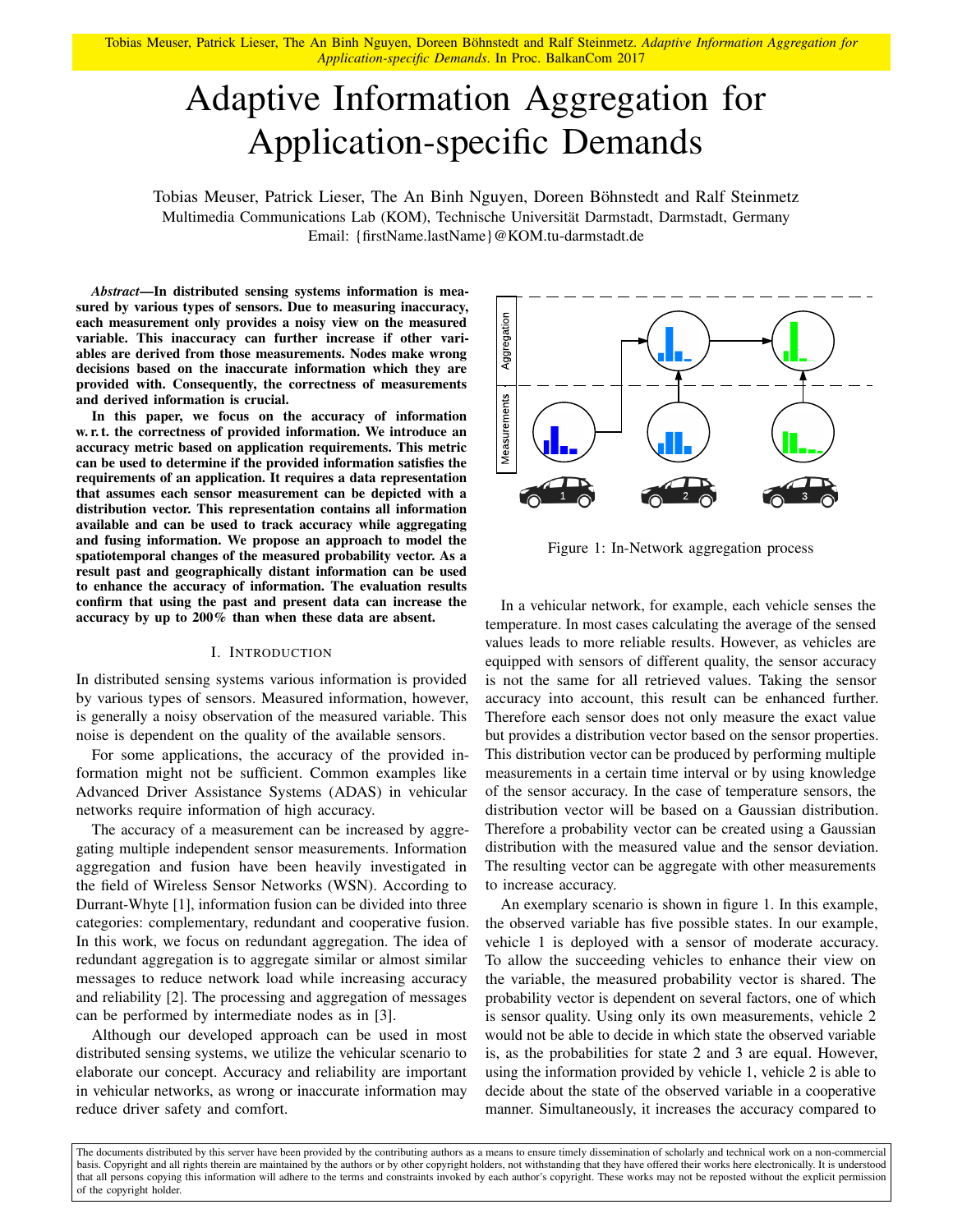the measurement of vehicle 1. The resulting probability vector is shared with vehicle 3. Vehicle 3 by itself would even have made the wrong decision, as the probability for state 1 is higher than the probability for state 2, but state 1 has been barred from vehicle 1 and 2. As vehicle 3 receives the information from vehicle 2, it can correct its inaccurate measurement.

Our contribution is the modeling of the measurement process including the spatiotemporal influences on measurements. Consequently past and geographically distant measurements can be used to increase the measurement quality.

## II. RELATED WORK

Data aggregation is a pivotal technique in distributed sensing systems. Simple aggregation algorithms are among others maximum and mean. Aggregating information using these algorithms can decrease the accuracy of information. For redundant aggregation, different approaches have been developed.

The Kalman filter proposed by Kalman in 1960 was one of the first approaches to increase accuracy by combining redundant information [\[4\]](#page-4-3). Since its proposal, different algorithms have been developed on this basis. The idea of Kalman filter is to reduce Gaussian noise on low-level sensor data. Some extensions like the Extended Kalman Filter [\[5\]](#page-4-4) and the Unscented Kalman Filter [\[6\]](#page-4-5) have been proposed to increase its performance in different scenarios. Moreover, Kalman filter has been extended for the usage in distributed scenarios [\[7\]](#page-4-6).

To handle information that does not necessarily match the requirements for the usage of Kalman filter, other approaches have been presented. Xiao et al. [\[8\]](#page-4-7) introduced an aggregation scheme for constant variables. The proposed distributed aggregation scheme is based on maximum-likelihood parameter estimation. Each node in the network holds a local estimate of the global state. By communicating with neighbor nodes, the global estimate is synchronized between the nodes.

Boulis et al. introduced an aggregation algorithm based on a probability distribution, which provided a tradeoff between energy efficiency and accuracy [\[9\]](#page-4-8). The idea is to keep metainformation of the aggregation to improve future aggregations. That information is shared with neighbor nodes. Using that information they were able to merge information without a central node. The aggregation itself is dependent on the used aggregation function.

The authors only investigate the issues of "snapshot aggregation". Compared to that, we utilize past and geographically distant measurements to further increase the performance of the aggregation algorithm. We moreover do not focus on one specific aggregation function. The used data format contains all necessary information to extract information using an arbitrary aggregation function.

## III. DATA MODELING

<span id="page-1-2"></span>We assume a variable has a set of possible states S. Without loss of generality, the number of possible states  $S$  is finite. At a given time and location, the measured variable is in a certain state  $s \in S$ . The state of the measured variable cannot be determined with certainty from a single measurement.

<span id="page-1-0"></span>

Figure 2: Modeling of the measurement process in the vehicular scenario

Data in information systems is often modeled as a tuple [\[10\]](#page-4-9) [\[11\]](#page-4-10). This tuple contains besides the measured value the location and time of the measurement. However, an important characteristic of the data is missing in this definition, i. e. the accuracy of the measurements. While the actual data value is sufficient for most use cases, data fusion and other operations could utilize the distribution of the measured information.

We model this system as displayed in figure [2.](#page-1-0) The measured variable is a partially observable variable, whose state can be approximated only with measurements. Each measurement is only a noisy view on the measured variable. Due to sensor inaccuracy, after a certain amount of measurements, a probability vector can be determined for the current variable state. Each probability vector is the output of one measurement process. Using this vector, the state of the variable can be estimated.

To provide additional information about the distribution to other nodes, we do not store the measured value, but the probability vector  $\vec{p}$ . This data representation was initially proposed by Boulis et al. [\[9\]](#page-4-8). As the number of possible states in S is finite, the vector dimension is likewise. The vector is shown in equation [1.](#page-1-1)

<span id="page-1-1"></span>
$$
\vec{p} = \begin{pmatrix} p_1 \\ \vdots \\ p_n \end{pmatrix} \tag{1}
$$

For each probability vector the following requirements must hold:

$$
p_i \ge 0
$$

$$
\sum_{i=1}^n (p_i) = 1
$$

The probability vector for each measurement is dependent on the sensor performing the measurement. Before sharing,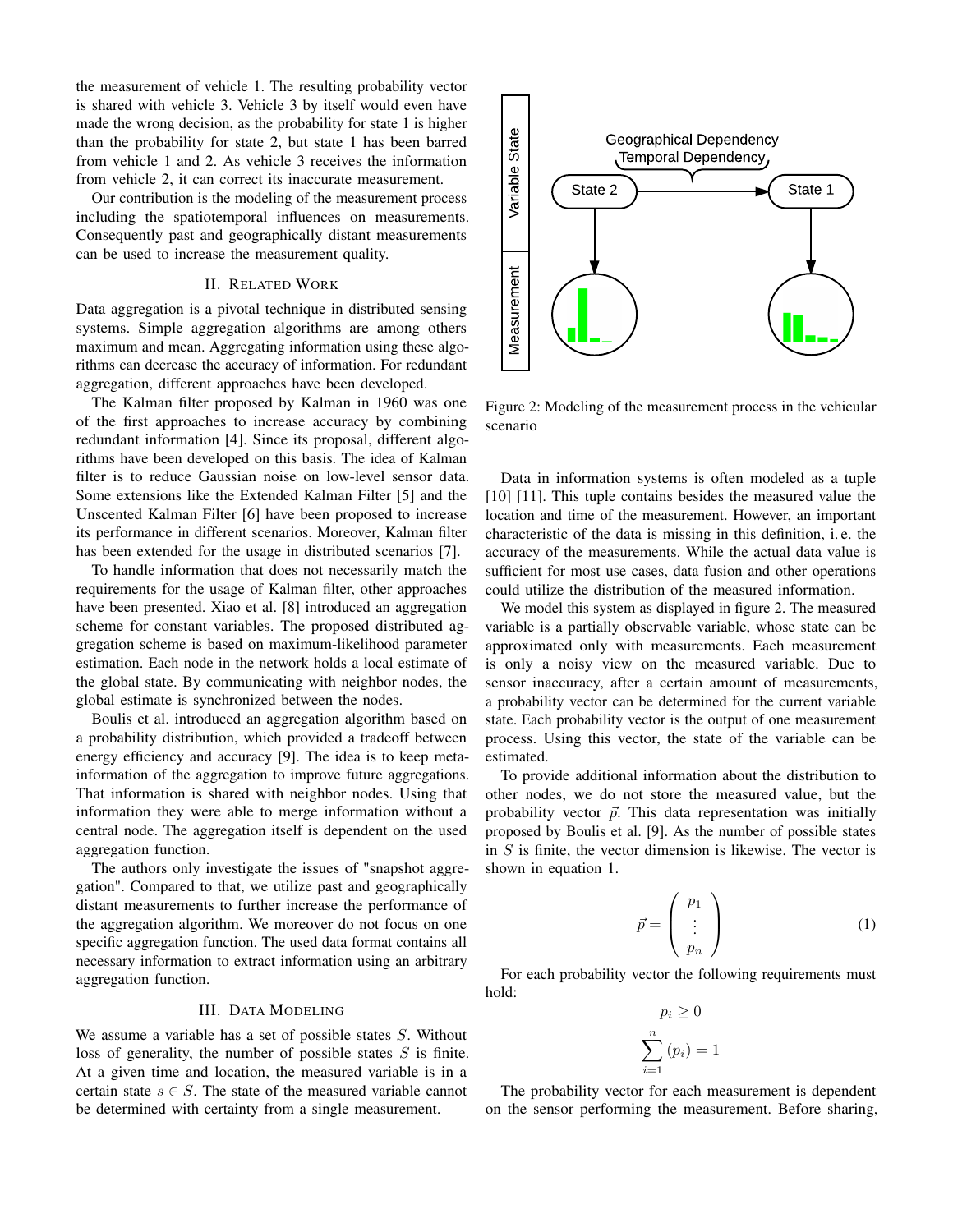additional meta-information is added to the vector. The final packet consists of the following five entities:

- 1) *Data ID*: The data ID of the information. This is important for later processing based on this information.
- 2) *Vector-based Representation*: The measured or processed information value
- 3) *Location & Time*: The location and time for which the information has been created. Using this information the freshness of the information and the vehicle's distance to it can be determined.
- 4) *Contributing Vehicles*: The id of each vehicle that has contributed to this information. This meta-information is important for the aggregation process, as the aggregation only works correctly if all measurements are independent. Storing the vehicle ids is a simplification to prevent the same measurement being aggregated.

In the following, the influence of the sensor and spatiotemporal dependencies are elaborated on.

## *A. Sensor Accuracy*

In this section, we focus on the probability vector. The accuracy of the measuring sensor has a high impact on the resulting probability vector. Sensors with low accuracy will produce vectors without high peaks. Therefore the standard deviation is high. On the contrary sensors with high accuracy will produce a vector with few high peaks.

This representation of data requires more information compared to transmitting only the value determined by the sensor. However, the applications on the vehicle are enabled to perform operations while having the insight of how accurate the provided information is.

#### *B. Temporal Dependency*

Due to the changes of the measured variable, the probability vector changes over time. The more time has elapsed since a measurement, the less accurate it becomes as the measured variable has its specific behavior. This behavior is modeled to utilize previous measurements in the aggregation process. Thus those can be used to increase the accuracy of current measurements. In most cases only information of one past period is available. Therefore a Markov chain is used to model the fluctuation of the measured variable. It does not describe the fluctuation of the actual sensor measurements, but the changes of the variable itself.

The transition matrix  $T_t$  of the measured variable over time has the same dimension as the probability vector. It is shown in equation [2.](#page-2-0)

<span id="page-2-0"></span>
$$
T_t = \left(\begin{array}{ccc} t_{11} & \dots & t_{n1} \\ \vdots & \ddots & \vdots \\ t_{n1} & \dots & t_{nn} \end{array}\right) \tag{2}
$$

In order to predict the state of the measured variable in a future period, the transition matrix is multiplied with the measured probability vector. Assuming a probability vector is available in period  $t_0$ , the state of the variable in the future state  $t$  can be predicted as shown in equation [3.](#page-2-1)

<span id="page-2-1"></span>
$$
\vec{p}_t = T_t^{t-t_0} * \vec{p}_{t_0} \tag{3}
$$

With increasing amount of predicted periods, the prediction becomes less accurate. However, this inaccurate value can still be used to enhance the accuracy of currently measured information.

## *C. Geographical Dependency*

The geographical dependency can be modeled similarly to the temporal dependency. Instead of using the temporal transition matrix  $T_t$ , the transition matrix  $T_d$  is used to model the geographical relation.

The geographical relation is dependent on the distance, which itself is dependent on the event type though.

For events that are not bound to streets like temperature, the geographical relation is only dependent on the linear distance. However, for events that are map-based, this relation is not valid.

In this case, the length of the shortest path between the current location and the information's location should be used. Moreover most information entities are direction dependent. In this case, the shortest path for a vehicle turn can be used to approximate the changes.

As the transition matrix is information type dependent, it can be created using the specific distance function of an information type. The resulting transition matrix has similar requirements as the temporal relation matrix and is shown in equation [4.](#page-2-2)

<span id="page-2-2"></span>
$$
T_d = \left(\begin{array}{cccc} d_{11} & \dots & d_{n1} \\ \vdots & \ddots & \vdots \\ d_{n1} & \dots & d_{nn} \end{array}\right) \tag{4}
$$

Using this matrix the current probability vector can be estimated using the information type dependent distance function  $d(loc, loc_0)$ . The result of the distance function is integral. This is achieved by defining the transition matrix for adequately small distances. Equation [5](#page-2-3) shows the geographical adjustment performed on an information entity.

<span id="page-2-3"></span>
$$
\vec{p}_t = T_d^{d(loc,loc_0)} * \vec{p}_{t_0}
$$
\n<sup>(5)</sup>

#### *D. Spatio-Temporal Dependency*

The temporal and the geographical dependency are combined to a spatiotemporal dependency utilizing both transition matrices. This is possible as the temporal and the geographical dimension are independent of each other. The resulting probability vector calculation is shown in equation [6.](#page-2-4)

<span id="page-2-4"></span>
$$
\vec{p}_t = T_t^{t-t_0} * T_g^{d(loc,loc_0)} * \vec{p}_{t_0}
$$
 (6)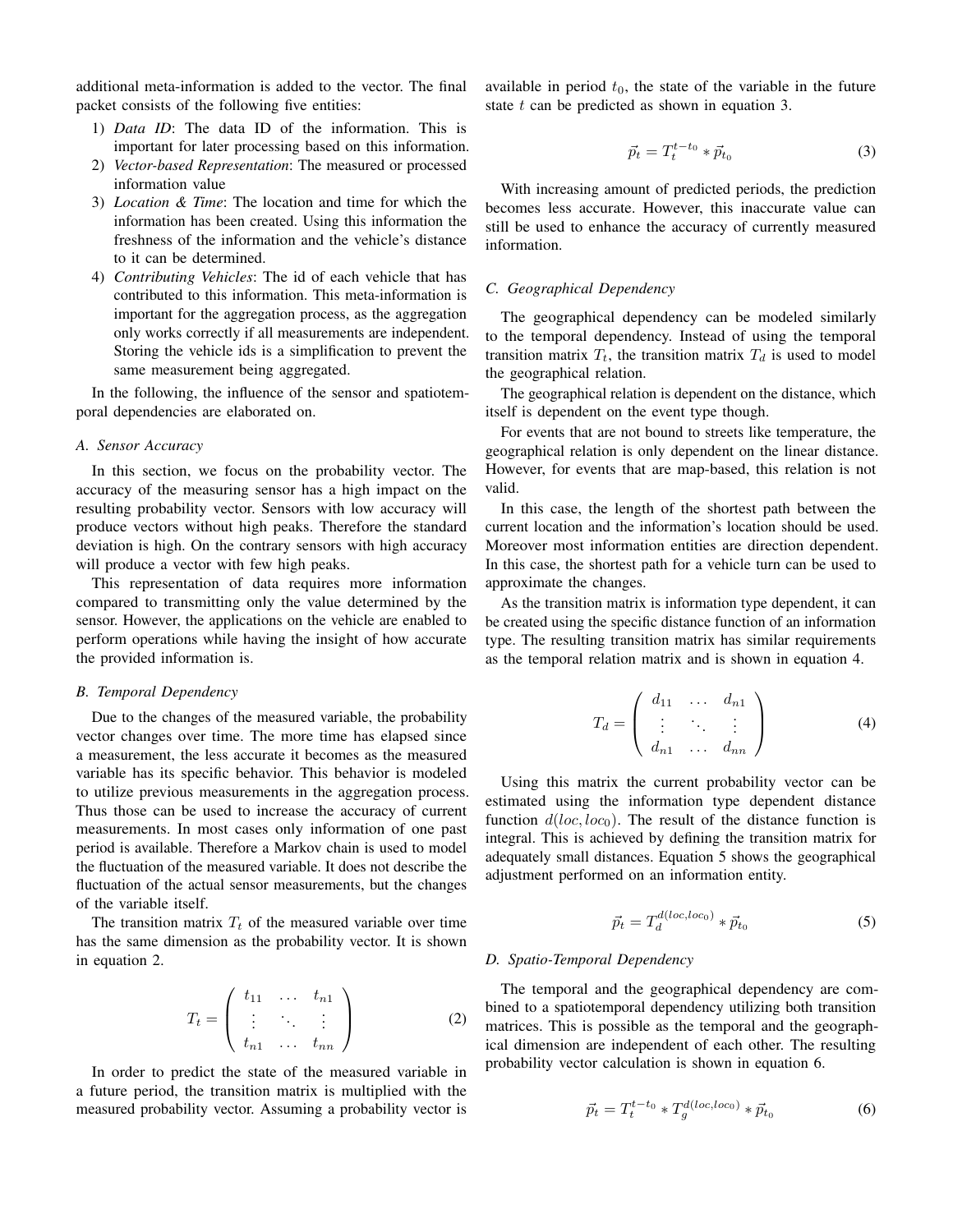## IV. ACCURACY

There is no uniform definition of accuracy in the literature. It is a term that is hard to describe. Wang et al. [\[12\]](#page-4-11) define accuracy as the degree of which the data is error-free, accurate and reliable. Batini et al. [\[13\]](#page-4-12) define accuracy as the "closeness between a value  $v$  and a value  $v''$  and differentiate between the syntactic accuracy and the semantic accuracy. While syntactic accuracy only checks if a value is a valid entry in terms of possible values, semantic accuracy compares the measured value with the real value. Dependent on the used comparison function, different values might be accurate.

In this work, we want to introduce the concept of the application dependent accuracy. Some applications like navigation can handle imprecise information very well. Besides accurate information safety applications require the degree of accuracy of the provided information.

Assuming each application knows the degree of inaccuracy it can handle, information can be validated easily. In the case of insufficient accuracy, the application might request additional measurements to increase the accuracy.

Therefore the accuracy metric is defined as the probability that the state of the observed variable is within a certain range of states. This range might be either static or dynamic dependent on the current state. The accuracy is dependent on the expected state of the observed variable  $s_e$ . The expected state  $s_e \in S$ maximizes the accuracy for the specific application.

Equation [7](#page-3-0) displays the accuracy metric  $\alpha$  for applications with static maximum error f. The function index( $s \in S$ ) returns the index of the state s in the probability vector  $\vec{p}$ .

<span id="page-3-0"></span>
$$
a = \max_{s \in S} \left[ \sum_{i=\text{index}(s)-f}^{\text{index}(s)+f} (p_i) \right] \tag{7}
$$

For an application with state-dependent error, the static variable f is replaced by a state dependent error-function  $f(s)$ . Therefore equation [7](#page-3-0) is adjusted to equation [8.](#page-3-1)

<span id="page-3-1"></span>
$$
a = \max_{s \in S} \left[ \sum_{i=\text{index}(s)-f(s)}^{\text{index}(s)+f(s)} (p_i) \right]
$$
(8)

Equation [8](#page-3-1) can be used to represent both static and statedependent error-tolerance of applications. As described above, the expected state is the state  $s_e \in S$  for which the accuracy is maximized.

## V. DATA AGGREGATION

The main advantage of the data representation presented in chapter [III](#page-1-2) is the possibility to aggregate values in order to increase accuracy. Different to other approaches, this model is naturally able to include past values and values of different positions into the estimation.

Given a past probability vector  $\vec{p}_{t_0}$  for the state of the observed variable at  $t_0$  and a measured probability vector  $\vec{q}_t$ at  $t$  while both being at the same location, the aggregation process works as follows:

First, a probability vector  $\vec{p}_t$  for the period t is calculated by multiplying the transition matrix of the observed variable with the probability vector  $\vec{p}_{t_0}$  as shown in equation [9.](#page-3-2)

<span id="page-3-2"></span>
$$
\vec{p}_t = T_t^{t-t_0} * \vec{p}_{t_0}
$$
\n(9)

As both probability vectors now describe the state of the variable in the same period, those can be aggregated. The aggregation process is based on the fact that both probability vectors describe the state of the same variable. The probability for each state in the aggregation is calculated using the conditional probability that both vehicles measure the state s given both measurements measure the same state. This calculation is shown in equation [10.](#page-3-3)

<span id="page-3-3"></span>
$$
P(X = s) = P(X_p = s \cap X_q = s | X_p = X_q)
$$
 (10)

Therefore, the new probability vector  $\vec{r}$  can be calculated with equation [11.](#page-3-4)

<span id="page-3-4"></span>
$$
\vec{r} = \begin{pmatrix} r_0 \\ \vdots \\ r_n \end{pmatrix} = \frac{\begin{pmatrix} p_0 * q_0 \\ \vdots \\ p_n * q_n \end{pmatrix}}{\vec{p}_t \cdot \vec{q}_t}
$$
(11)

To complete the aggregation process, the meta-data needs to be adjusted. For timestamp and location of the aggregated information, the latest timestamp and location is used.

The aggregated vector has a higher accuracy than the original one. Dependent on the dimension of the vector, it might be necessary to compress it for sharing with other vehicles. This can be done by compression algorithms, as most elements are expected to be 0. Moreover, it might be possible to represent the vector using well-known functions like the Gaussian function, as mentioned in [\[9\]](#page-4-8). In this case, standard deviation and average are calculated.

## VI. EVALUATION

In the following, we evaluate the performance of the proposed mechanism for different scenarios. Figure [3](#page-4-13) shows the maximum achievable accuracy for different scenarios. A rate of change of 20% states that the probability of the measured variable to keep its state is 80%, while the probability of a state change is 20%. A rate of change of 80% corresponds to a system without the usage of past information. There are no outliers in that scenario.

It is depicted that maximum accuracy is dependent on the rate of change and the rate of incoming measurements. The higher the rate of change is, the more measurements per time interval (TI) are required to achieve a certain accuracy. For static information, it is possible to achieve an accuracy of roughly 100% in all cases. However, in the vehicular scenario, static information is not common. For non-static information, the maximum achievable accuracy is lower due to the mechanism described in chapter [III.](#page-1-2) With increasing amount of measurements per TI, the accuracy increases for